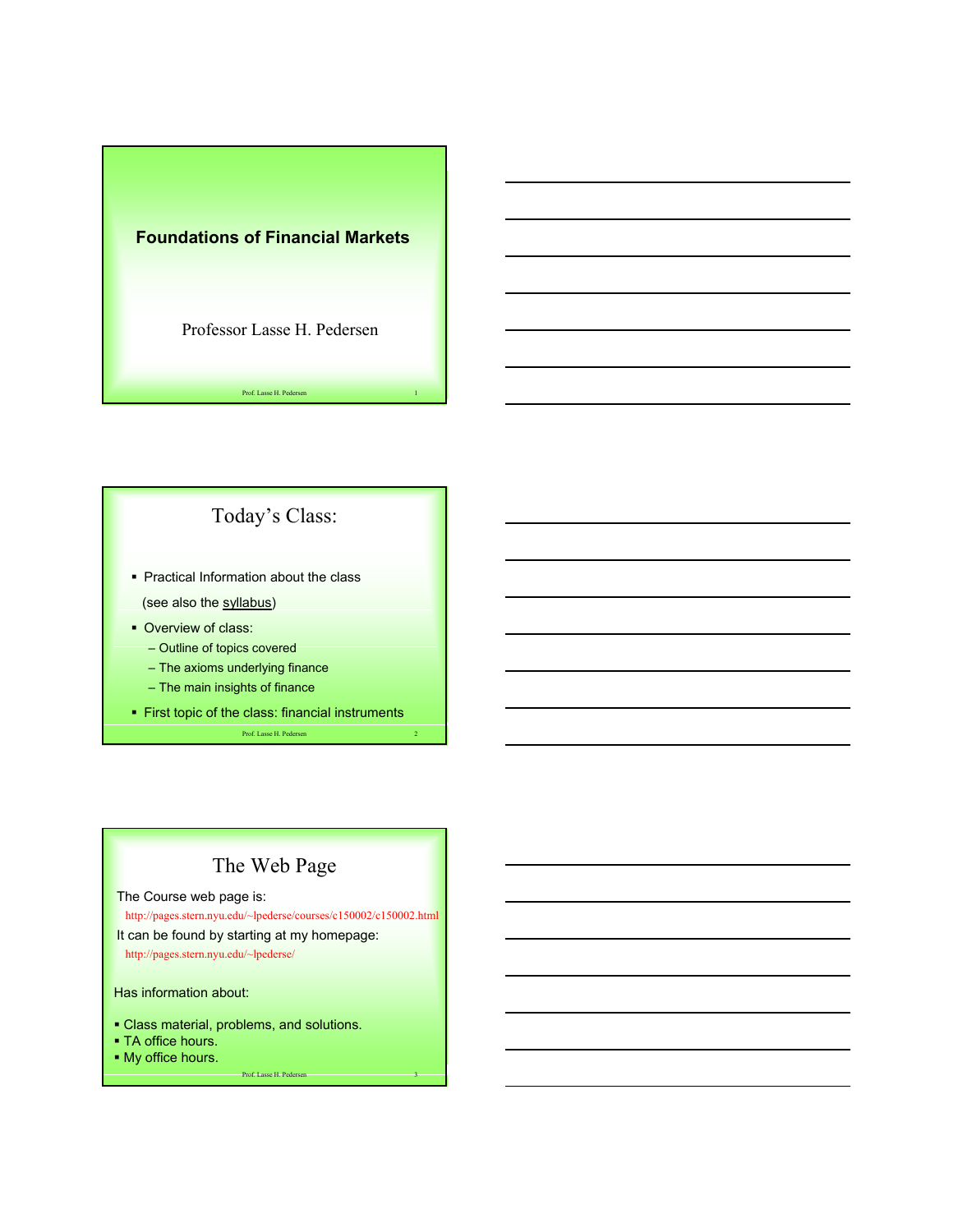## Readings

Bodie, Kane and Marcus

*"Essentials of Investments."*

- *"Solutions Manual for Essentials of Investments."*
- Ross, Westerfield, and Jordan, *"Essentials of Corporate Finance,"* Custom Edition.
- **Possibly supplementary readings.**

Prof. Lasse H. Pedersen

#### Problems

- **Solving problems is crucial to learning the material.**
- **10 graded problem sets** 
	- You may discuss the problems in groups.
	- Turn in your own *handwritten* solutions.
	- Show how who get your result.
	- Good-faith effort to answer **all** questions
	- **Late problem sets are not accepted.**
	- Full score if you get credit on 9 out of 10
- **Suggested problems from the books** 
	- See webpage.
- Challenging problems

Prof. Lasse H. Pedersen 5

### Calculators

- You need a calculator for problems and exams.
- **Having a financial calculator is an advantage,** but not a requirement.
- Standard financial calculators include, for instance,
	- Hewlett Packard 12C and 10B.

Prof. Lasse H. Pedersen 6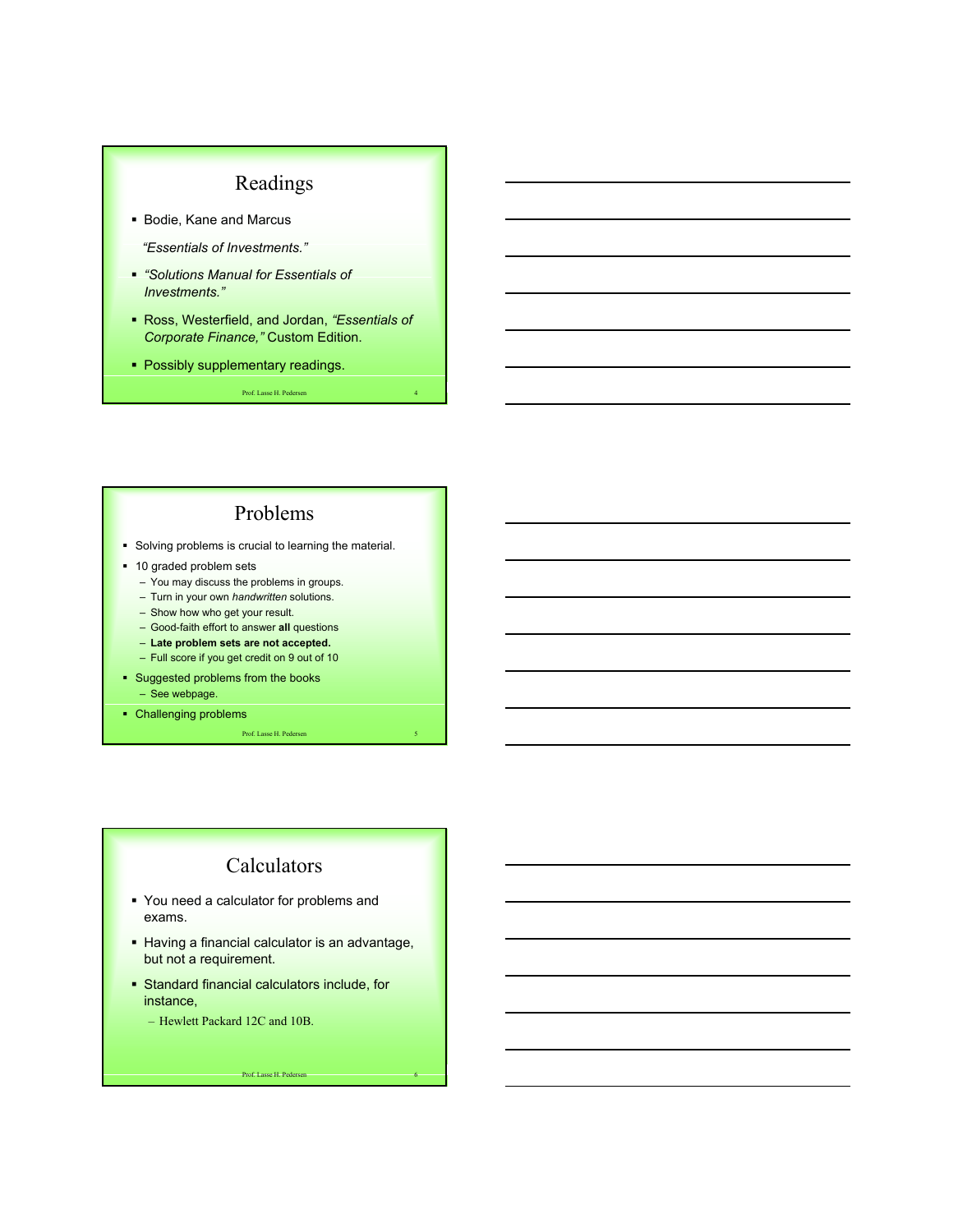## Prerequisites

- **Some knowledge of the basics of finance,** although the course is self-contained.
- **Because of the nature of modern practical** finance, the course is heavily quantitative: – Lot's of algebra in class and in problems.
- Knowledge of how to use a calculator
- Use of spreadsheets: core enhancement.

#### Prof. Lasse H. Pedersen

#### Classroom Behavior

- Class participation is encouraged and makes the class more fun.
- All questions are encouraged they help many other students
- The class starts on time!
- The class ends on time.
- Respect classmates desire to learn:
	- Do not disrupt the class
	- Being late is disruptive no matter how quiet you are.
	- No side conversations, even in a whisper.
	- Turn off cell phones and other devices

Prof. Lasse H. Pedersen

#### Grades Homework: 15% Midterm: 30% Core enhancement: 10% Final: 45% • Classroom behavior: on a case-by-case basis Cheating and copying from others not accepted. Grades are not subject to discussion. Only exception: clear grading errors will be corrected. (FYI: I have never changed a grade so far.)

Prof. Lasse H. Pedersen